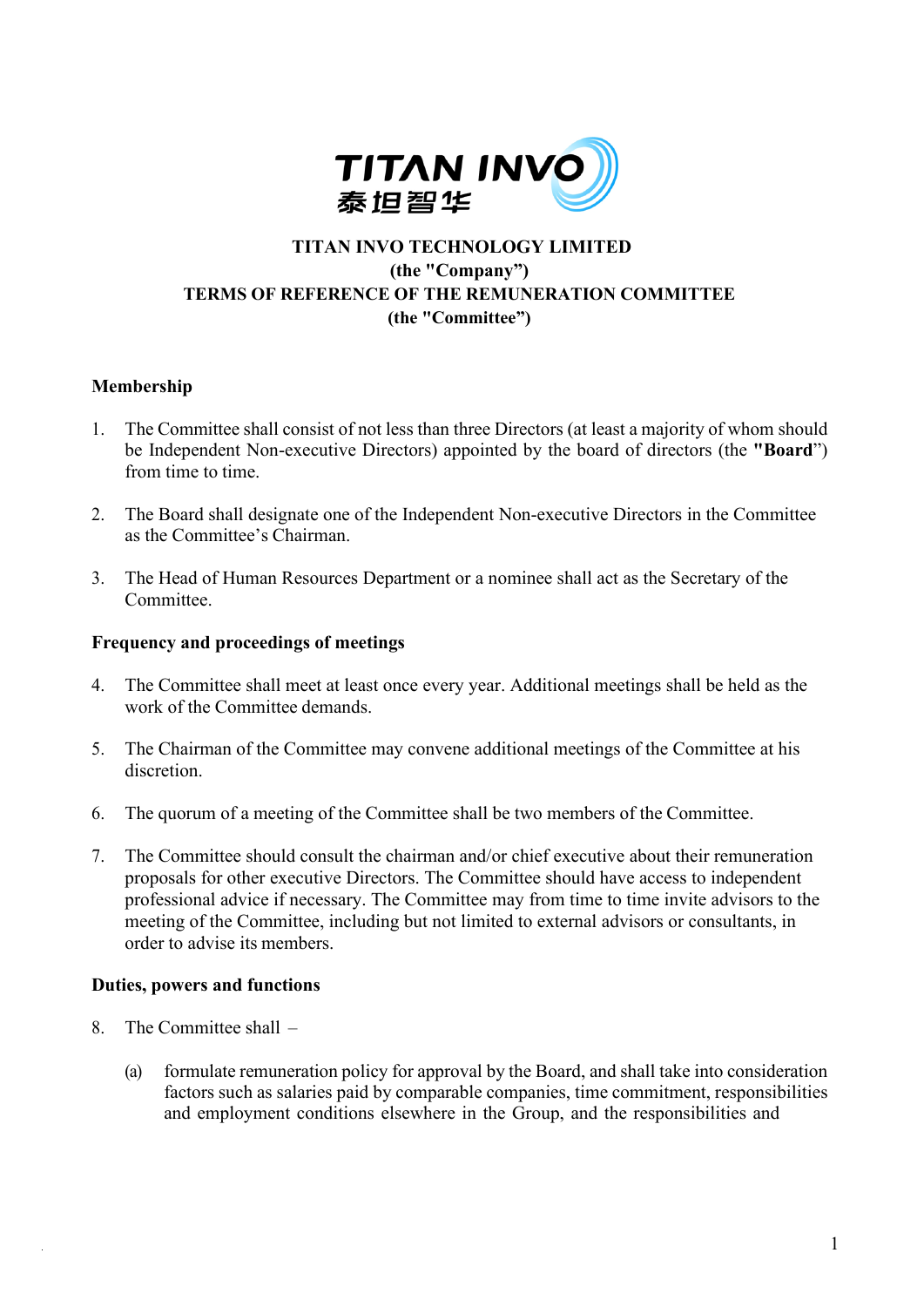individual performances of the Directors, senior management, and the general staff (such performance shall be measured against corporate goals and objectives resolved by the Board from time to time);

- (b) without prejudice to the generality of the foregoing:
	- (i) establish guidelines for the recruitment of the Chief Executive and senior management;
	- (ii) make recommendations to the Board on the Company's policy and structure for the remuneration of Directors (including the Chief Executive) and senior management, on the establishment of a formal and transparent procedure for developing remuneration policy, and on the remuneration of Non-executive Directors, whilst ensuring that no Director or any of his associates is involved in deciding his own remuneration;
	- (iii) determine, with delegated responsibility, the remuneration packages of Executive Directors (including the Chief Executive) and senior management, including benefits in kind, pension rights and compensation payments (including compensation for loss of office or appointment etc.). The Chairman and/or the Chief Executive shall be consulted respectively about their proposals relating to the remuneration of the other Executive Directors and/or senior management, as the case may be;
	- (iv) review and approve the compensation payable for Executive Directors and senior management in connection with any loss or termination of their office or appointment, ensuring that the compensation payable is consistent with contractual terms and is otherwise fair and not excessive;
	- (v) review and approve the compensation arrangements in connection with dismissal or removal of the Directors for misconduct, ensuring they are consistent with contractual terms and is otherwise reasonable and appropriate;
	- (vi) determine the criteria for assessing employee performance, which should reflect the Company's business objectives and targets;
	- (vii) consider the annual performance bonus for Executive Directors, senior management, and the general staff, having regard to their achievements against the performance criteria and by reference to market norms, and make recommendations to the Board;
	- (viii) have access to and engage such external independent professional advisors to assist and/or advise the Committee on issues as it considers necessary;
	- (ix) do any such things to enable the Committee to discharge its powers and functions conferred on it by the Board;
	- (x) conform to any requirements, directions, and regulations that may from time to time be prescribed by the Board or contained in the constitution of the Company or imposed by legislation; and